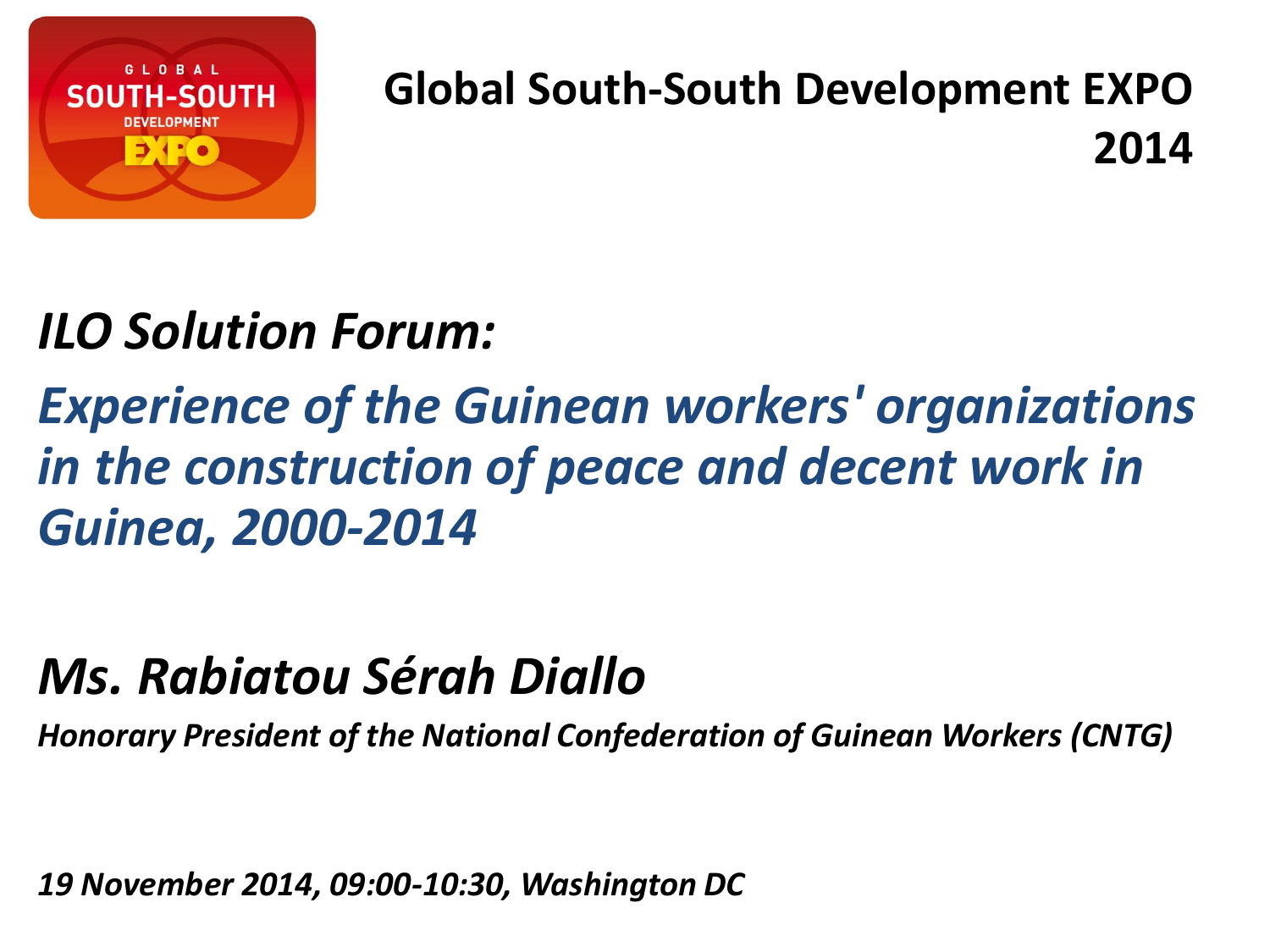

### **SOCIAL DIALOGUE**

Social dialogue and decent work can be solutions providing peace and security in terms of the prevention, resolution and management of conflicts through South-South and triangular cooperation.

These tools help to rebuild social cohesion in fragile countries, and South-South cooperation is essential to achieve durable and sustainable results.

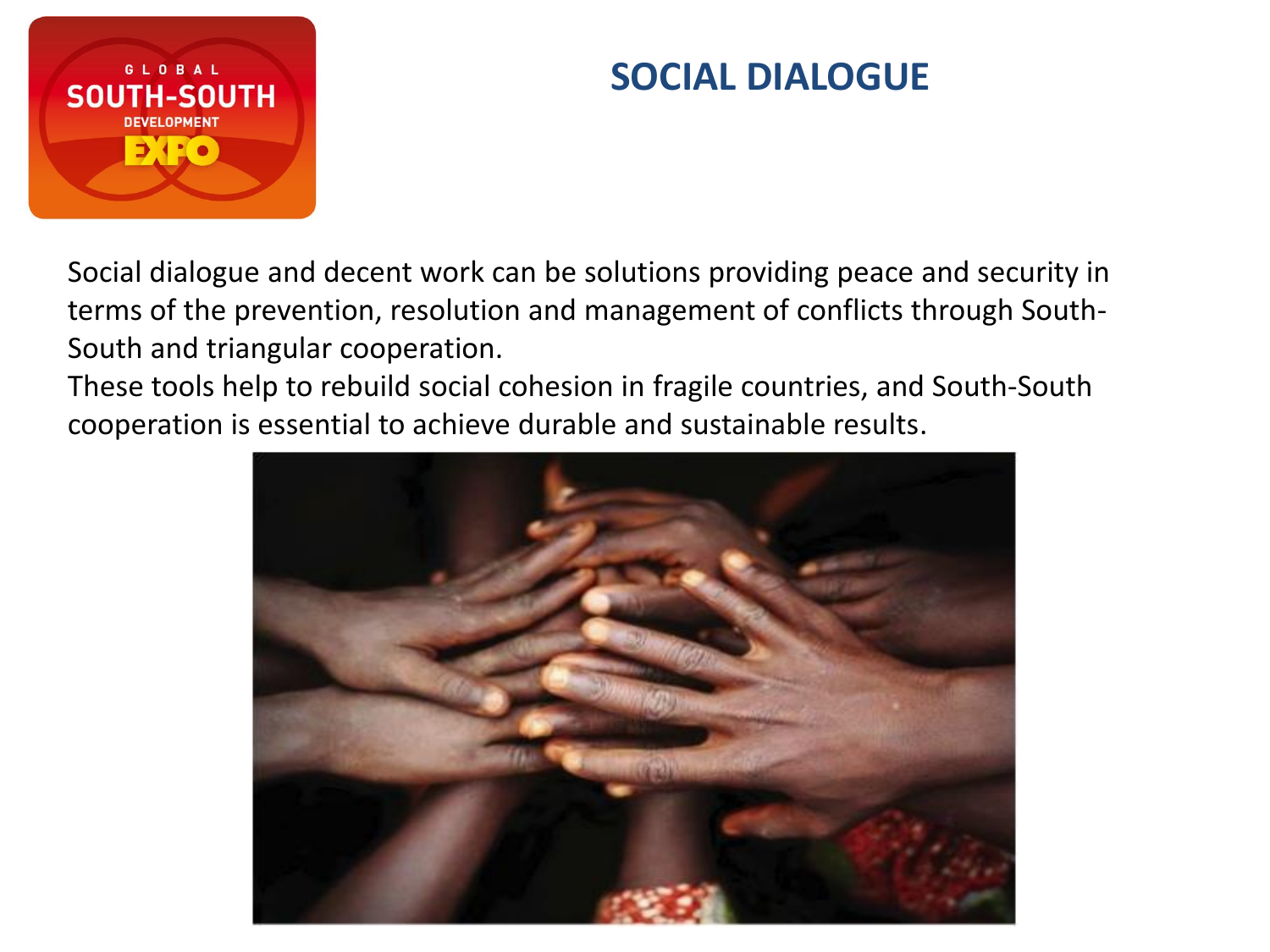

#### **Early 2000s**

- CNTG Congress, 2000
- Conflicts in the neighbouring countries of Sierra Leone and Liberia
- Field visits in the border areas to meet Refugees and give them clothes and food, while reassuring them of the workers' solidarity and putting them at ease with the presence of the ILO

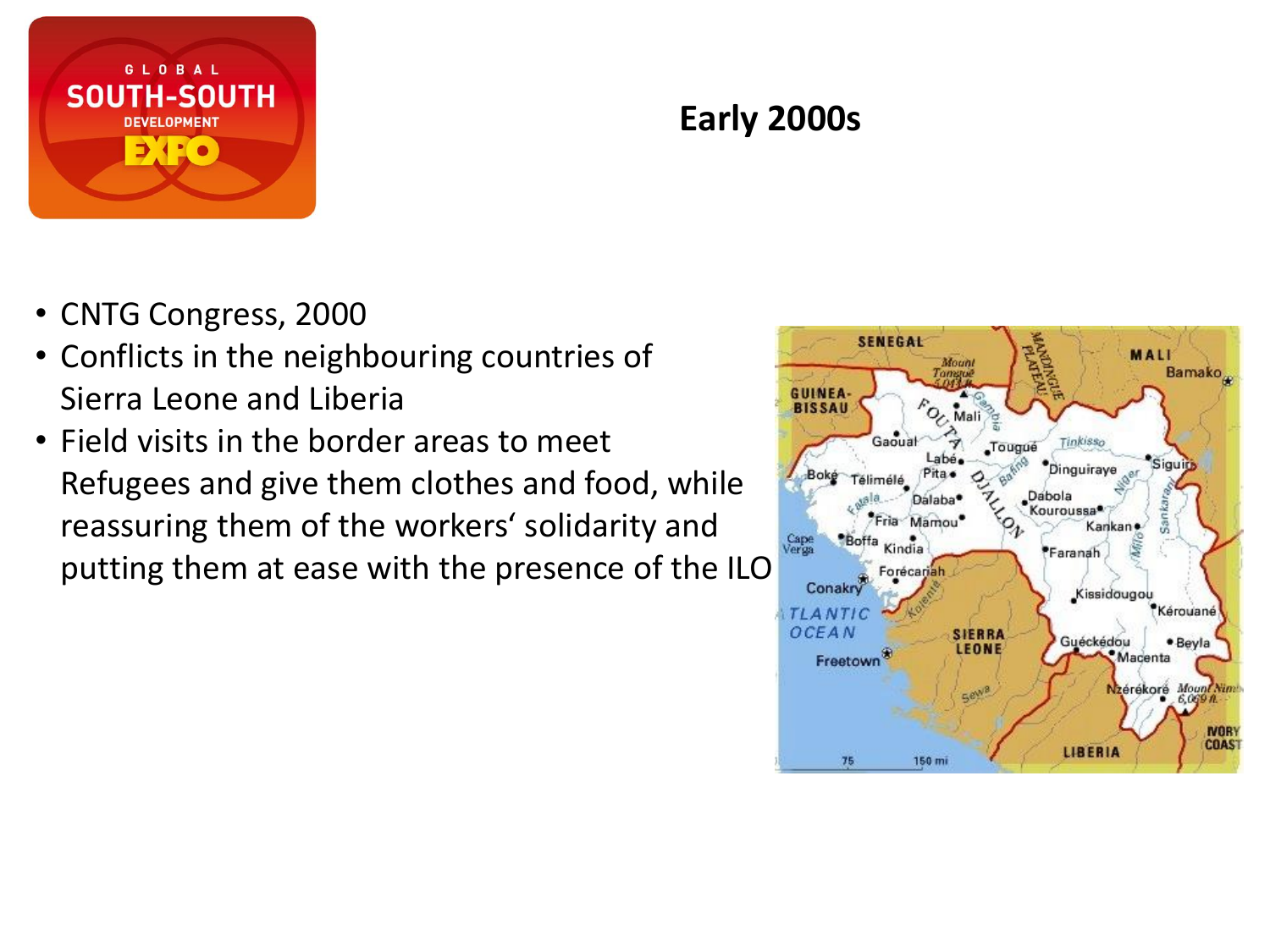

- Deterioration of living conditions led unions to organize a series of strikes and protest marches
- Unions set up a confederation of trade unions in order to establish unity of action, expand cooperation and coordination with other actors in civil society, political parties, young women and religious denominations.
- A national negotiating committee was set up under the aegis of republican institutions (the National Assembly, the Supreme Court, the Economic and Social Council).
- Regional and international mobilization of the working world: CSI International, CSI Africa, and the Organization of African Trade Union Unity (Organisation de l'unité syndicale africaine - OUSA)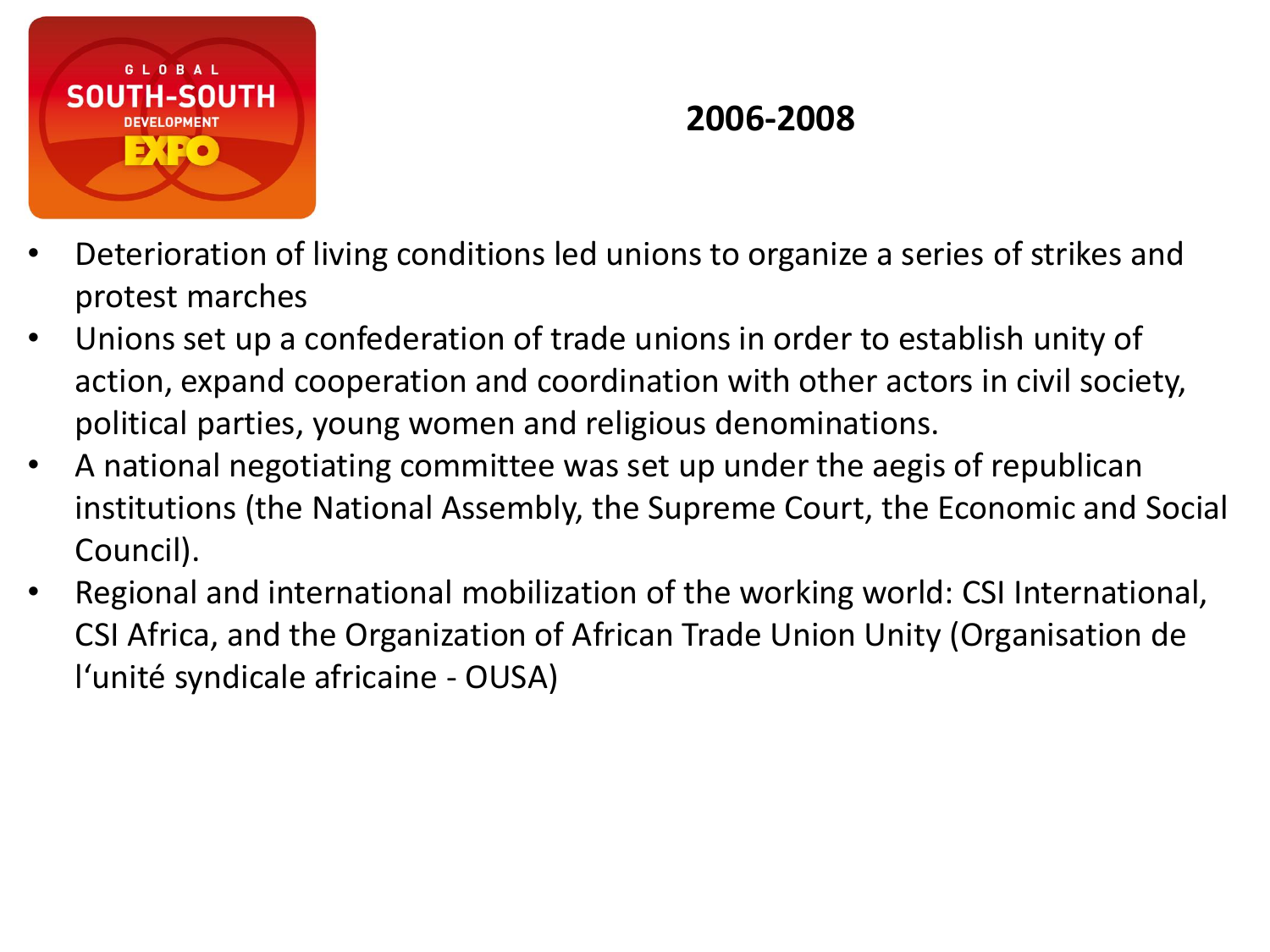

- International Trade Union Solidarity Conference to Promote Sustainable Development in Guinea (May 2007): trade unionists from Guinea, Africa and other continents, Guinean civil society representatives, leaders of the government and national institutions, employers' representatives, religious figures, diplomats posted in Guinea and representatives of international institutions (ILO, World Bank, IMF)
- "The measures to be taken are the responsibility of the Guineans, but the international community also has a responsibility and must be actively involved," - Guy Ryder, at that time General-Secretary of the ITUC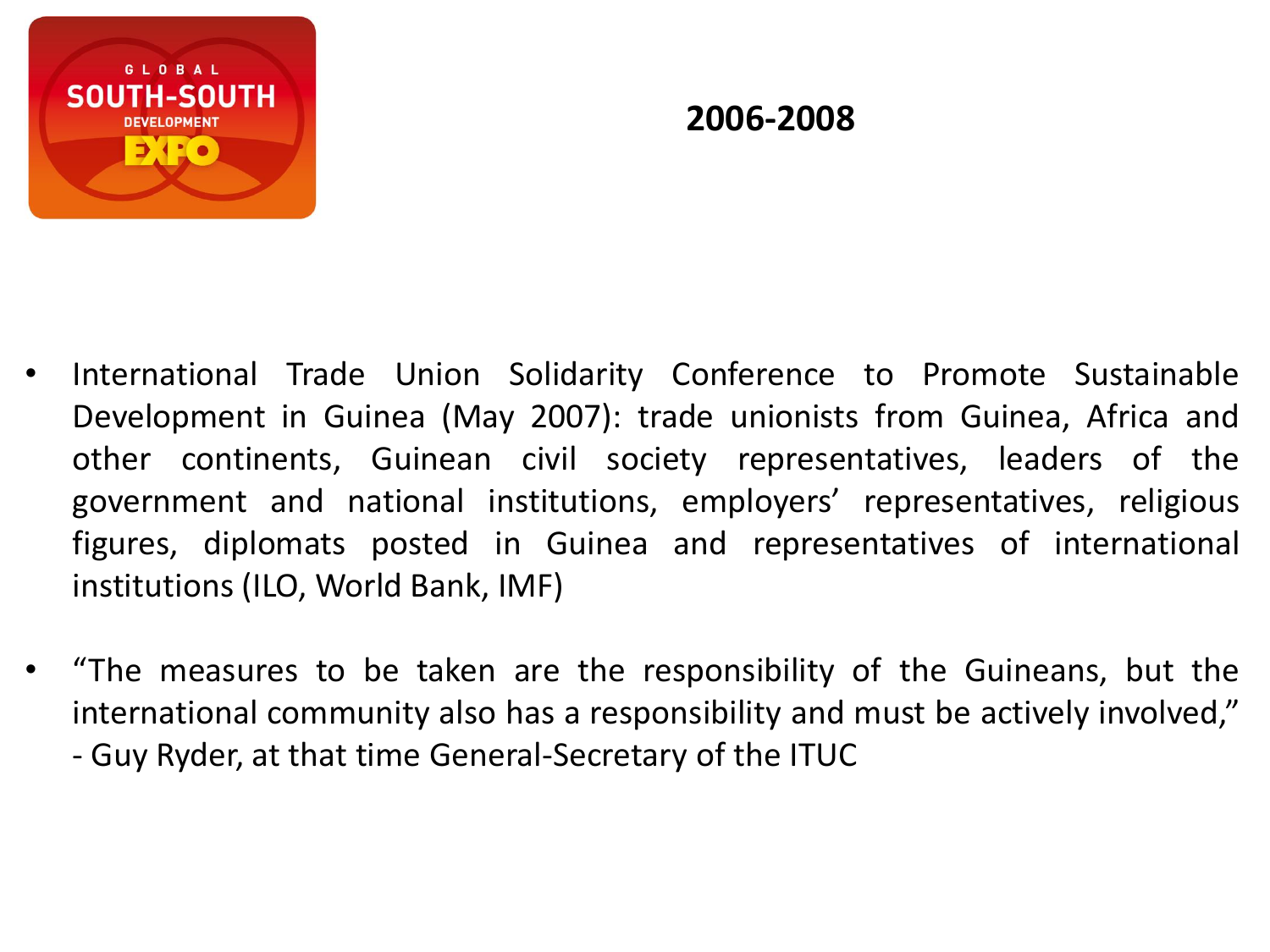

#### **Roadmap for sustainable development in Guinea**

- Reaffirm that social dialogue  $-$  a complement to collective bargaining  $-$  is crucial to the improvement of living and working conditions, and a means of preserving peace;
- Ensure that the existing framework (including the Economic and Social Council and bipartite dialogue within companies) functions properly;
- Set up a National Social Dialogue Committee;
- Organise at least biannual meetings between the Prime Minister and trade union organizations, and at least once a year between the President and the unions;
- Build the capacities of social partners;
- Promote social dialogue (government-social partners) and civil dialogue (government-social partners and civil society).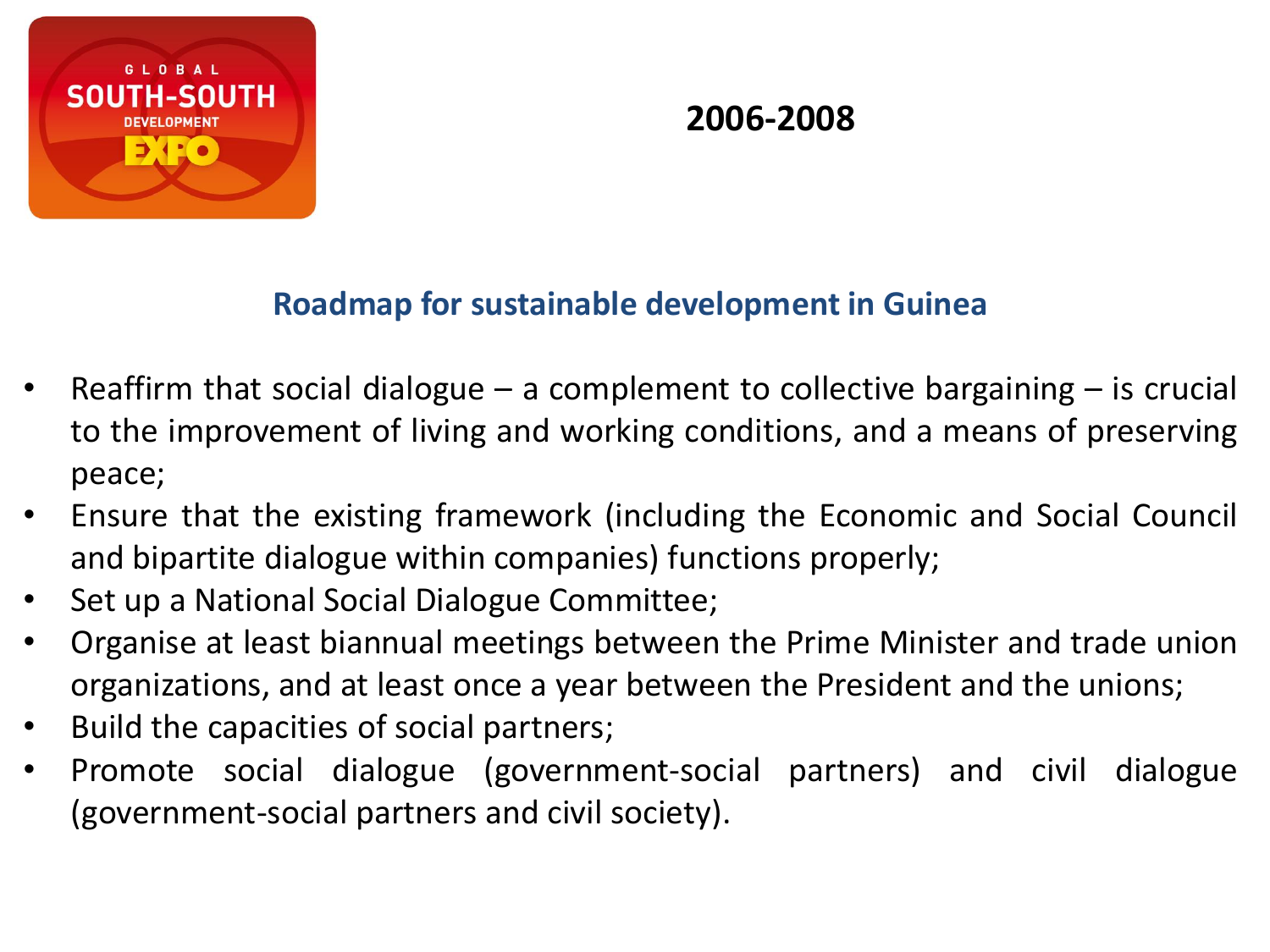

#### **2009**

#### **National conflict**

- Socio-political actors and the international community mobilized to reach agreement on the solutions to be implemented.
- The negotiation and signing of the Ouagadougou (Burkina Faso) agreements that established transitional structures were achieved through dialogue between the Government and the National Transitional Council (CNT played the legislative role) .
- Guinea has had a transitional government with a President from the armed forces, a Prime Minister from the political parties, and Ms. Rabiatou Diallo as President of the National Transitional Council.
- Support by the ILO, OIF, UNDP, the European Union, the African Union and ECOWAS, and the willingness of workers and their unions to promote dialogue and inclusion.
- National Commission for Social Dialogue, which has specialized sub-commissions for unions, employers, civil society, the defence forces, the coalition of young women, and security, religious and elder groups.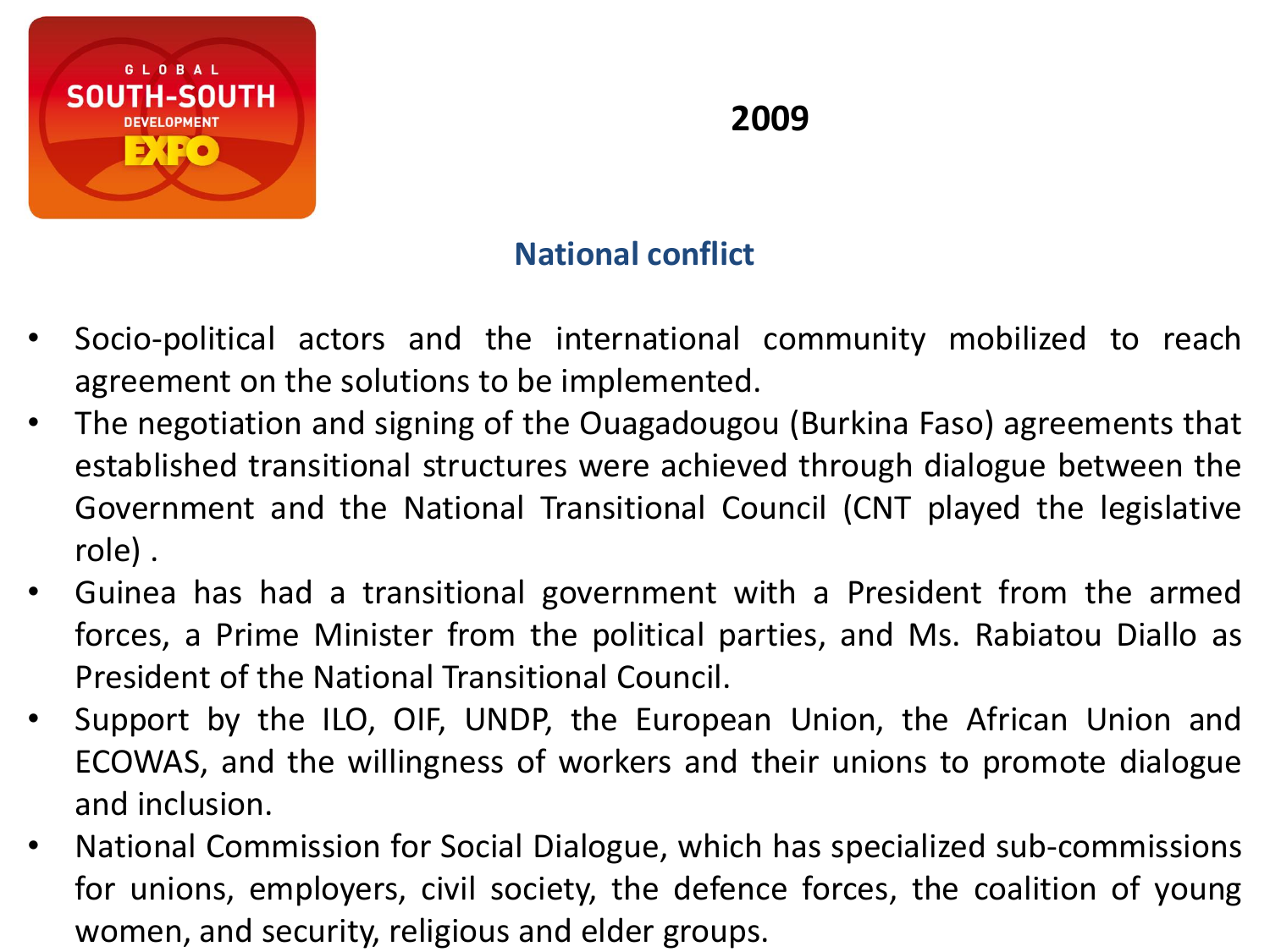

- 2010 presidential elections
- CNTG initiative: request the ILO to organize a national seminar on the role of unions in prevention and management of crises and violent conflicts.
- Seminar held in July 2011 with the presence of the President and the Prime Minister
- Participants: ILO-ACTRAV, ILO Training Centre in Turin, CRISIS (ILO's Programme for fragile states and disaster response), ITUC-AFRICA, OUSA, and fifty delegates from eight national unions, the National Transitional Council (CNT), the Economic and Social Council, civil society, the four regional coordination offices, defence and security forces, and the coalition of women, youth, the informal sector and religious denominations.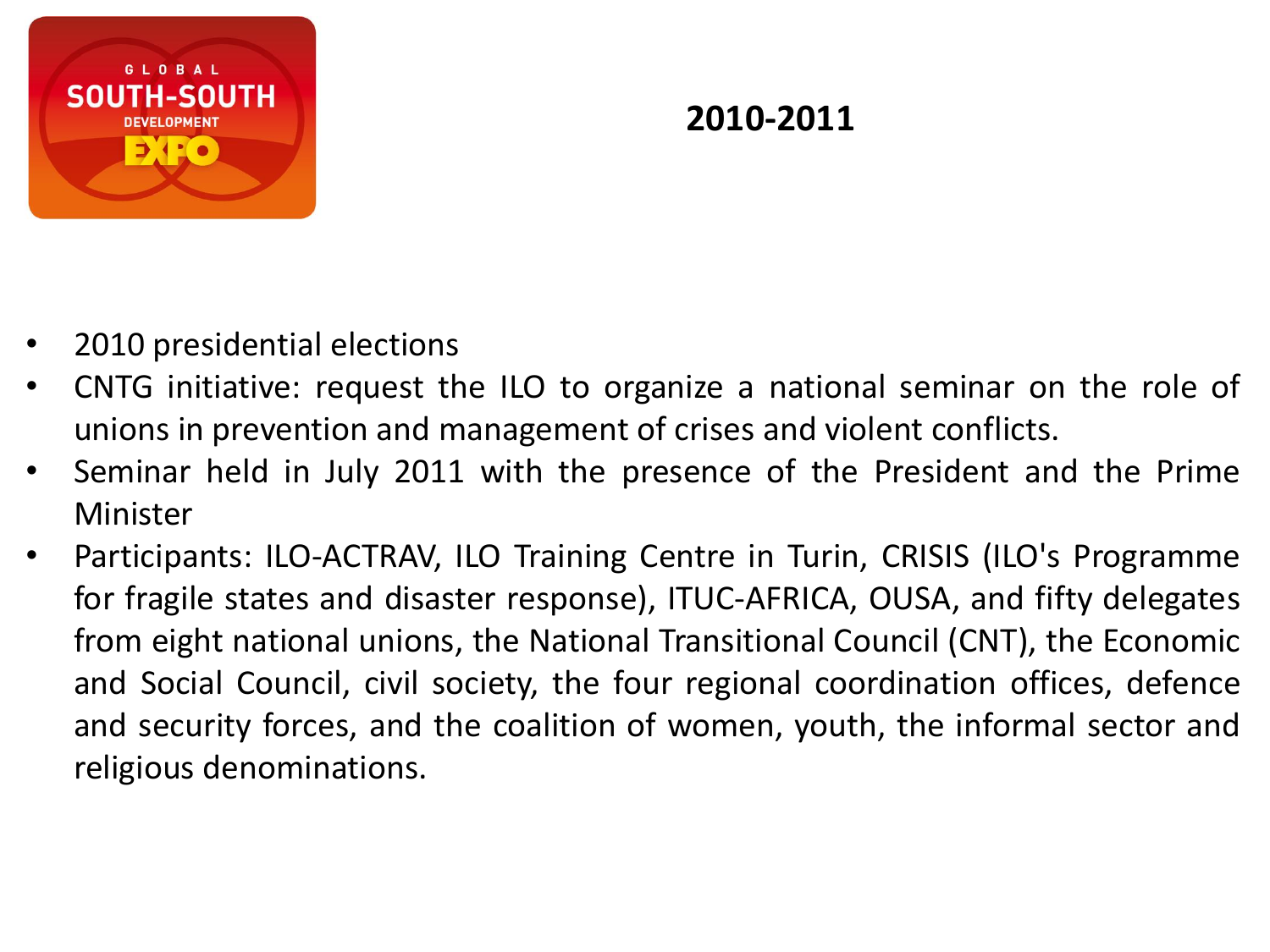

#### **ILO Training Manual for use by trade union organizations**



Training manual for use by trade union organizations

**Peacebuilding between nations and social classes on the basis of social justice is the raison d'être of the International Labour Organization (ILO).**

**The manual developed by CRISIS and ACTRAV puts the emphasis on the importance of the role of trade unions in prevention and early warning and proposes measures and initiatives to be implemented by trade unions in cooperation with governments, employers and other players in civil society with a view to achieving peace, building upon it and undertaking reconstruction.**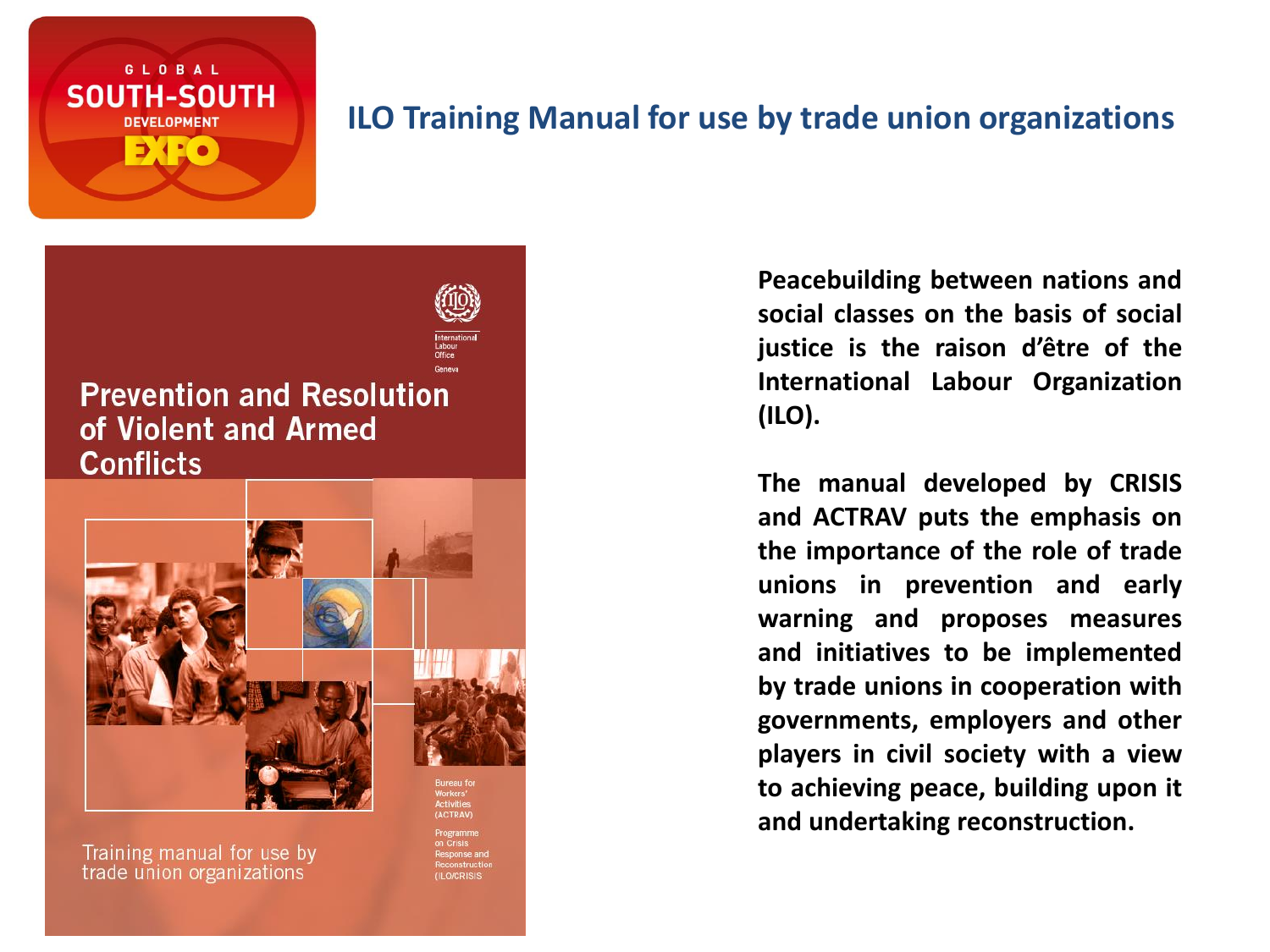

Social dialogue was implemented through the establishment of a committee chaired by the 1st Vice-President of the CNT and the participation of all sociopolitical actors in the Inclusive Dialogue Committee, the amendment of the Election Code by the CNT and the institutionalization of an Independent National Electoral Commission, the systematization of consultations with all the stakeholders chaired by the President of the CNT, and the achievement of the criteria of HIPC (Heavily Indebted Poor Countries) programme.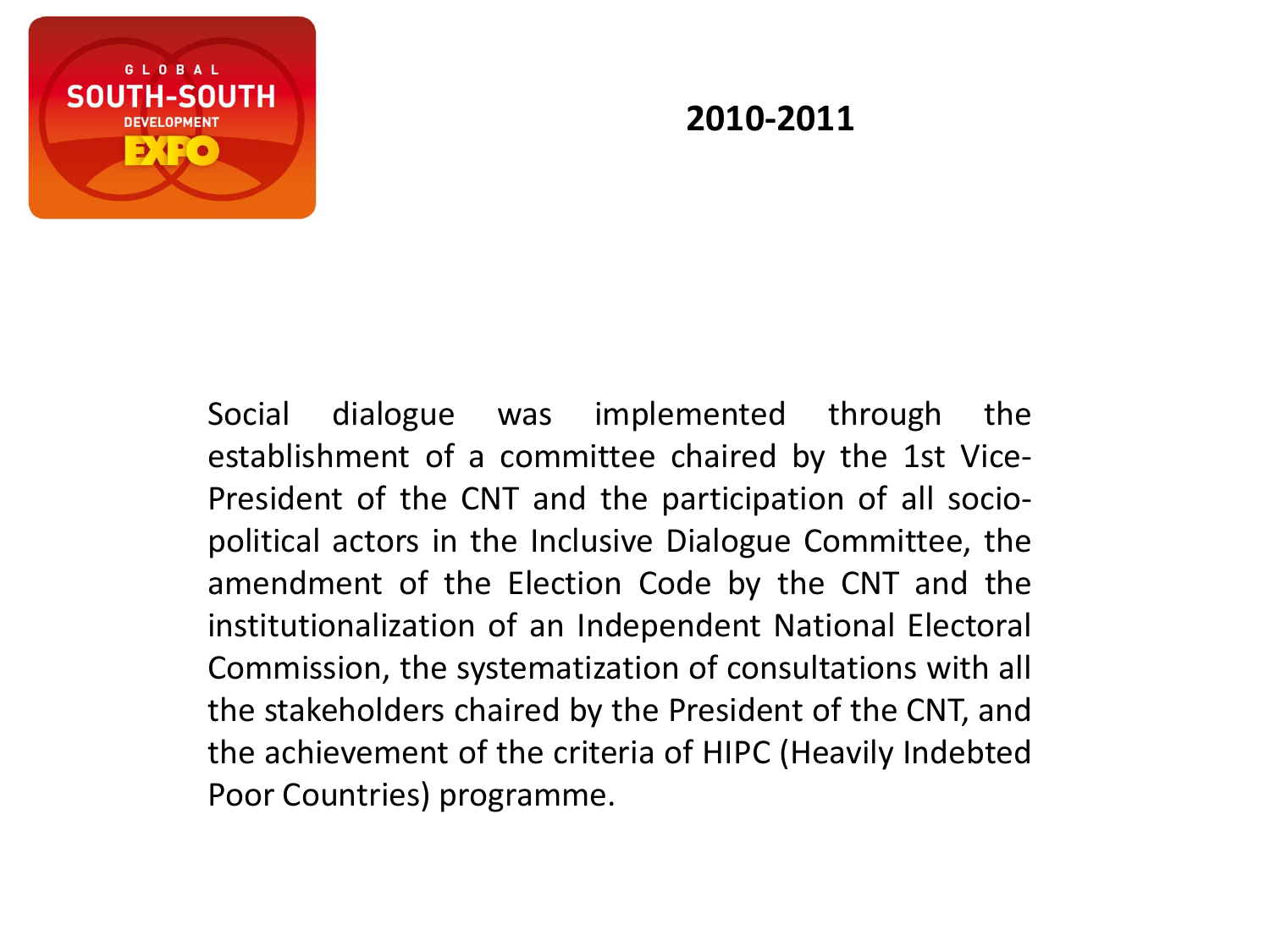

- 2013 parliamentary elections and establishment of the new National Assembly of Guinea in January 2014
- adoption by the CNT of a new labour code

The experience and the concrete results obtained in a fragile state weakened by divisions and years of bad governance, clearly show that social dialogue is crucial for recovery and mobilization initiatives, through the support of South-South cooperation, and to facilitate the reconstruction of broad social cohesion essential for achieving decent work and sustainable peace.

The role of the ILO was important to strengthen the institutional capacity of the republican bodies, particularly the CNT, the defence and security forces, and all the socio-political, economic and cultural actors.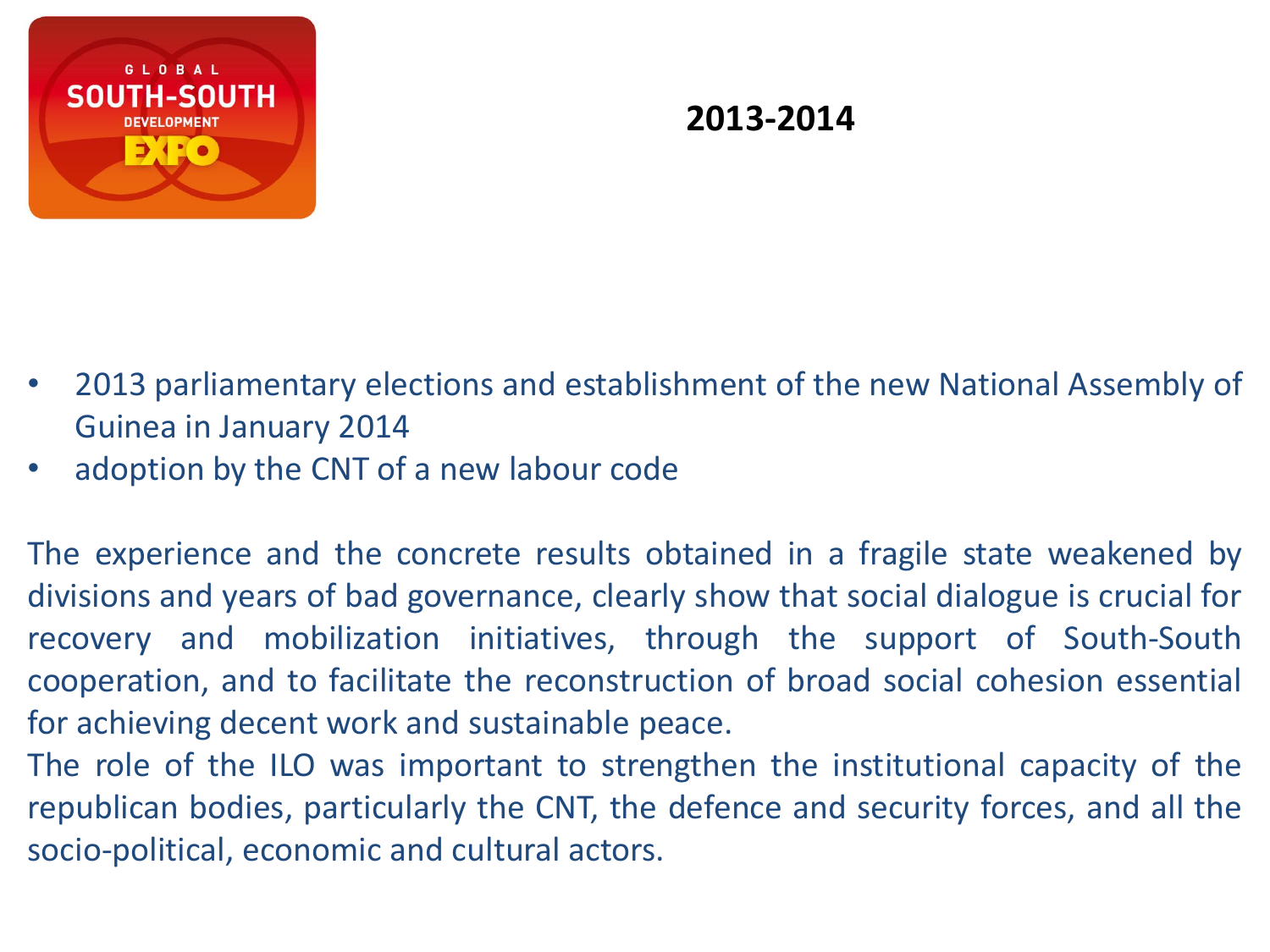

## **Guinean unions' and civil society's determination to preserve peace, democracy and social justice**

For unions, the key concept of development in fragile states is linked to knowing how to find a consensus, taking into account the social needs of workers, considering social dialogue as a central factor in the reconstruction of the State.

All these achievements were possible thanks to the creation of a permanent framework for dialogue, synergy between all the socio-political and economic actors including the private sector, without discrimination or exclusion through social dialogue: listen, understand, and deal honestly with the situation.

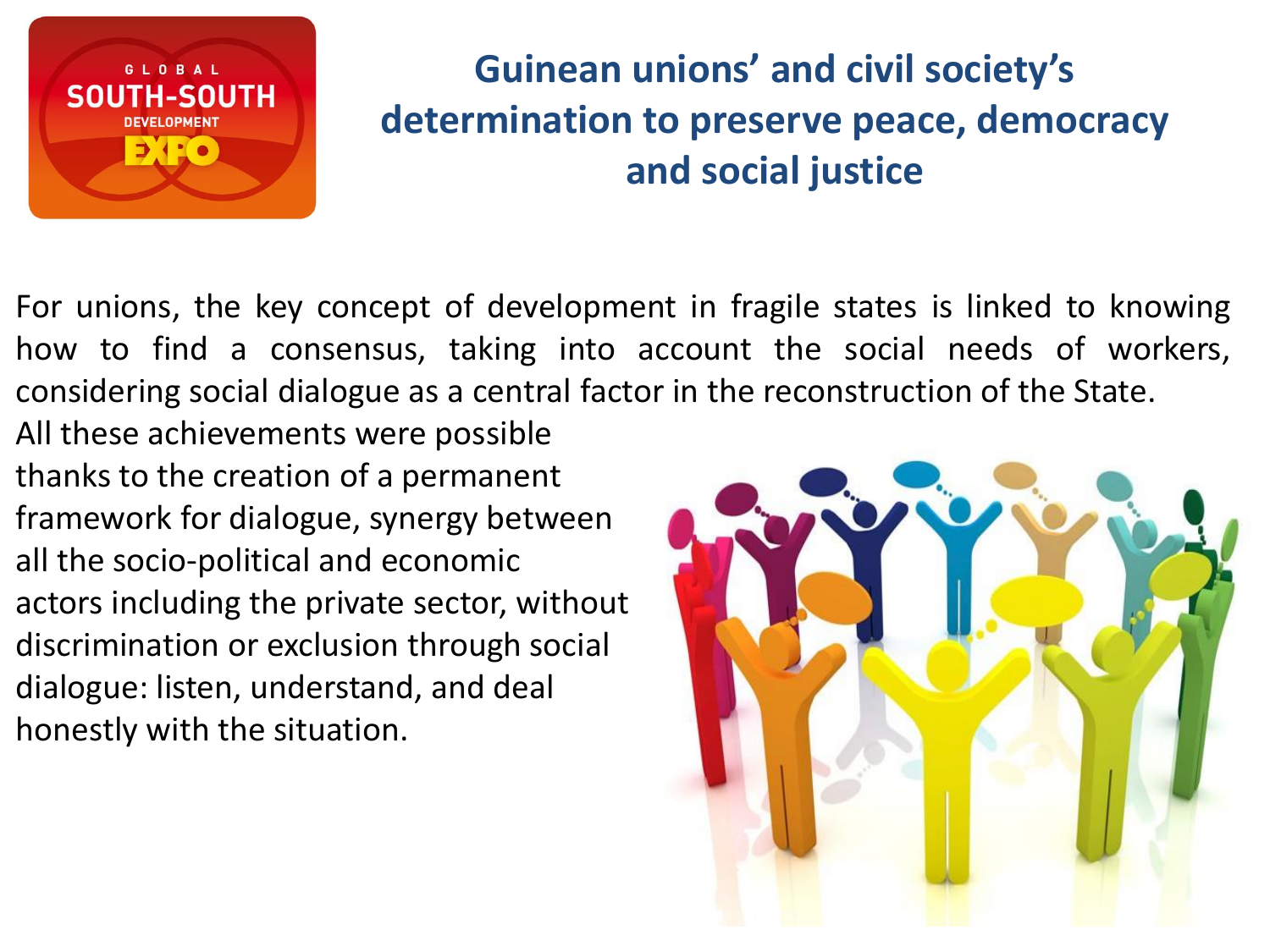

### **International Development Partners**

- UN, through the UNDP and the ILO
- European Union
- African Union and neighbouring African states: Burkina Faso, Sierra Leone, Liberia
- OIF Organisation Internationale de la Francophonie
- CSI International, CSI Africa, OUSA,
- Organisation of Workers in West Africa (OTAO)
- **ECOWAS**
- Bilateral partners (USAID, Embassies of
- France, Germany, Spain, South Africa).